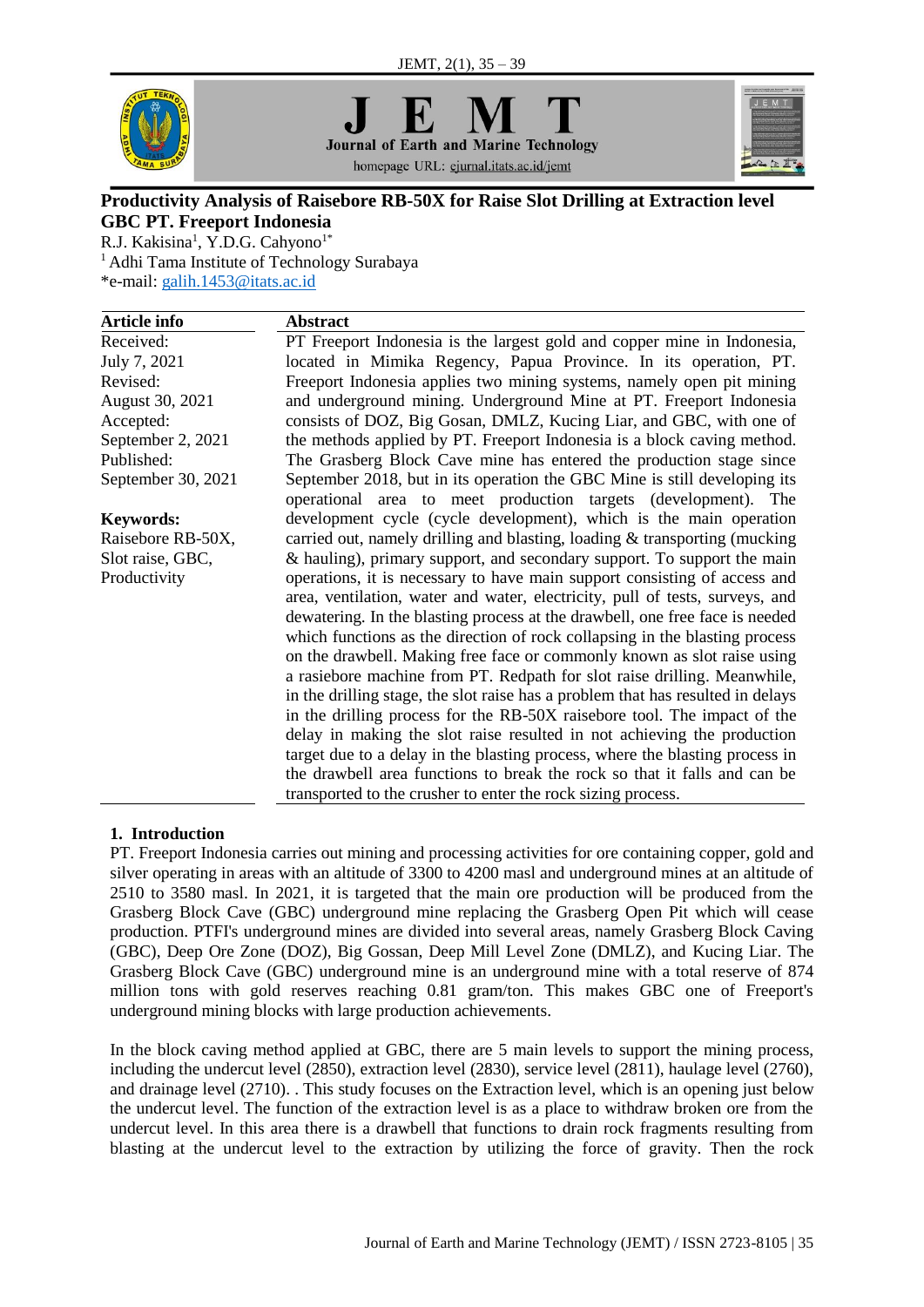fragments through the drawpoint withdrawal hole are loaded and transported by a loader to the loading point (ore pass) for further processing.

In the process of blasting at the drawbell, one free face is needed which serves as the direction of the rock collapse in the blasting process at the drawbell. Making a free face or what is commonly called a slot raise using a rasiebore machine from PT. Redpath for slot raise drilling activities. Meanwhile, in the drilling stage of making slot raises, there are problems that occur resulting in delays in the work drilling process of the RB-50X raisebore tool. The impact of the delay in making the slot raise resulted in not achieving the production target due to a delay in the blasting process, where the blasting process in the drawbell area serves to break the rock so that it falls and can be transported to the crusher to enter the rock sizing process.

The purpose of this research is to examine technically the working principle of the RB-50X raisebore tool operating in the GBC underground mine of PT. Freeport Indonesia is in the process of drilling a slot raise. In addition, analyzing the actual time the RB-50X raisebore tool is needed to complete one slot raise PT. Freeport Indonesia. As well as analyzing the obstacle factors that arise in the slot raise drilling process at PT. Freeport Indonesia.

# **2. Methodology**

The research method used is quantitative method. Data collection was carried out at PT Freeport Indonesia (PTFI) by observing drilling activities. This activity aims to assess the time required to complete a slot raise and analyze the obstacle factors in drilling slot raises. The following are the stages carried out in the research:

## *Study of Literature*

A literature study was conducted to obtain initial information regarding drawbell blasting slot drilling activities. This literature study collects literature information related to drilling theory and the drilling work area, namely at the extraction level.

## *Field Observations*

Field observations are the first step in obtaining information in data collection with the aim of knowing firsthand the environment and working conditions of drawbell blasting slot drilling, stages of slot raise drilling with the RB-50X raisebore tool and getting an overview of the objectives of making drawbell blasting slots.

## *Data Collection*

Data collection is carried out directly at the GBC underground mine site and refers to secondary data. Data retrieval depends on the type of data required, namely:

- Data regarding the supply of tools, the number of hours worked, the allocation of tools and their specifications, were obtained from reports in UG Engineering Cave Management, PT. Freeport Indonesia
- Geological data, lithology, topography, production targets, and other supporting data obtained from UG Cave Engineering Management, PT. Freeport Indonesi
- The tool cycle time data is obtained from observations and recordings in the field

# **3. Results**

The Grasberg Block Caving (GBC) mine is located at level 2850 (undercut level), level 2830 (extraction level), 2810 (service level), 2760 (haulage level), 2730 (crasher level), 2700 (coveyor level), 2535 (terminal levels). In this research, the object of research is the Raisebor RB-50X drill. Research on this drill is to obtain drilling operational time and the time required to complete one slot raise.

## *3.1. Data Collection Location*

Data retrieval is carried out at the Grasberg Block Caving (GBC) underground mine at extraction level 2830 at each drill slot raise at the drawpoint. The shape of the panels made has a cross section in the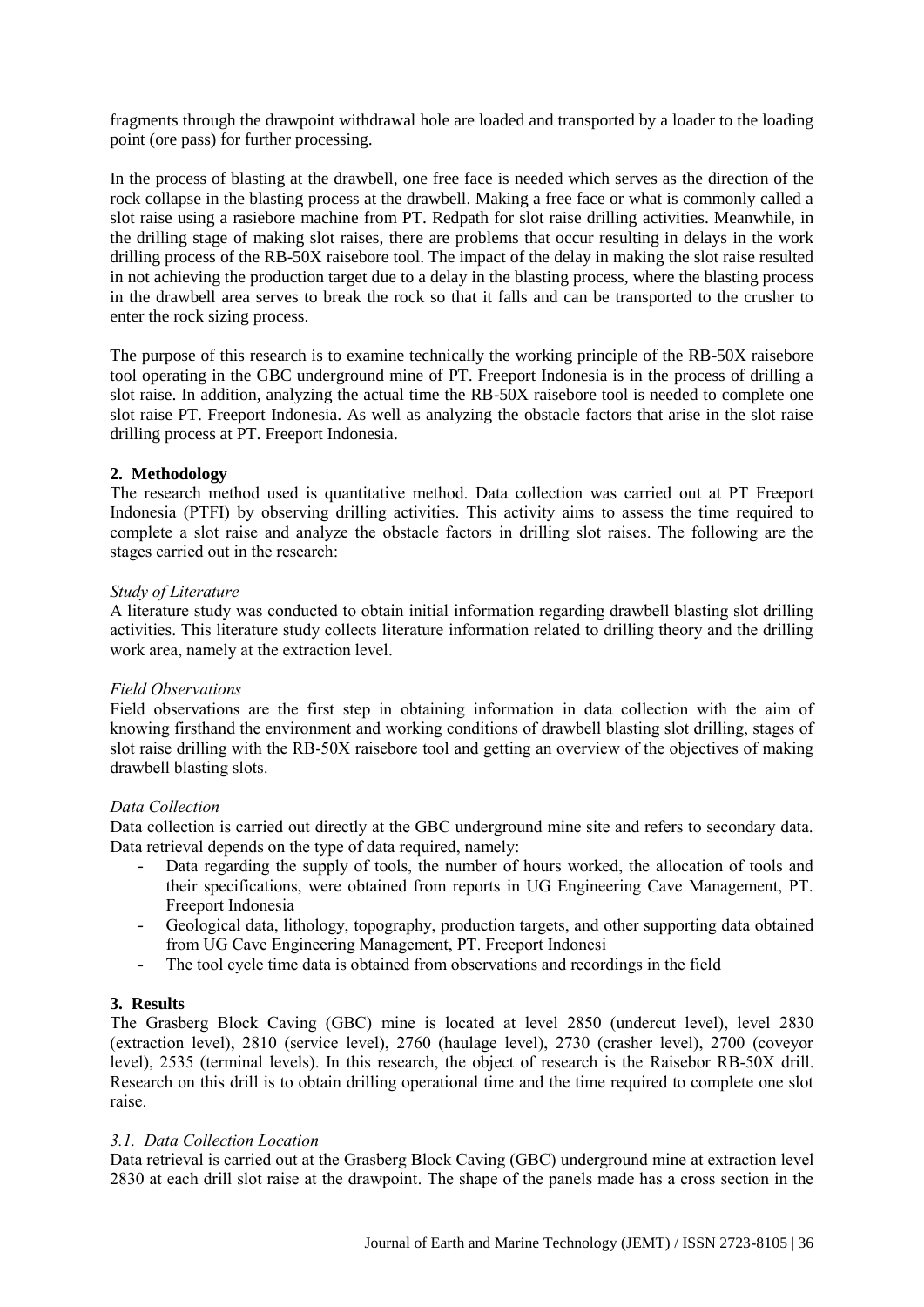form of a horse's tread with a standard size diameter of "D" panel measuring 4 m high and 4.4 m wide. at that location, the Raisebor RB-50X tool is used to make slot raises. The type of rock found in the field is diorite.

# *3.2. Data Return Time*

The study took data, during the morning shift (day shift) and night shift (night night), following the crew from 07.00-15.00 to get data on the work of the Raisebor RB-50X drill bit on slot raise drilling at the drappoint

# *3.3. Working Area Condition*

The working surface conditions in the drilling area in the north area tend to be wet and muck, making it difficult to carry out drilling activities. But in the South area, it tends to be dry (dry muck) so that it does not make it difficult for drilling operators, both at the time of drilling. Because the condition of the muddy area (wet muck) can potentially lead to landslides during the drilling process.

# *3.4. Vailability of Raisebor Drill Tool RB-50X*

Data availability obtained from the calculation is the average productive working time of 3001 minutes or 50.01 hours. According to Eugene Plfeider (1972), the availability standard that is said to be good in general is availability which has a mechanical availability value of 80% which means that in every 112 hours of work, 89.6 hours of work can be used for production and 22.4 hours of work are lost for repairing equipment. . The actual availability of the Raisebor RB-50X in general from 14 shifts can be seen in Table 1

| Tabel 1. Raisebor RB-50X Actual Availability |               |                |                         |                 |            |  |
|----------------------------------------------|---------------|----------------|-------------------------|-----------------|------------|--|
| No.                                          | Area          | Availability % |                         |                 |            |  |
|                                              |               | MA             | PA                      | <b>IJA</b>      | <b>EII</b> |  |
|                                              | P32/33 DB20   |                | 82,79 83,40 87,23 77,42 |                 |            |  |
| $\mathcal{L}$                                | P31/32W DP37N | 100            |                         | 100 92,41 92,41 |            |  |
| $\mathbf{3}$                                 | P27/28 DB19   |                | 87,12 87,58 76,52 82,73 |                 |            |  |

## **4. Discussion**

In assessing the availability of drill tools, there are 4 factors that need to be analyzed, including: Availability of tools, Physical condition, Availability of tool use, and Effective use. The study was carried out to determine the optimization of the use of tools during production. The following is an assessment of the availability of drill equipment at PT. Freeport Indonesia based on the factors that have been mentioned, including:

Mechanical Availability

Mechanical availability is a factor that indicates a tool that is ready to use from time lost due to repair or damage. The mechanical availability of PT Freeport Indonesia's Raisebor RB-50X drill bit is 79.35%, which means 20.65% of the drill is damaged, so repairs must be made.

 Ketersediaan Fisik Ketersediaan fisik merupakan prosentase kondisi fisik saat alat bor beroperasi. Kesediaan fisik mesin bor yang bekerja di PT Freeport Indonesia adalah 75.48%, yang berarti waktu yang hilang sebesar 20.52%. kondisi ini memberikan gambaran bahwa mesin bor bekerja secara efisien karena jumlah waktu yang hilang tidak menggagu kesiapan alat yang bekerja secara fisik.

Use of Availability

Use of Availabilityshows the percentage of time used when the tool operates according to predetermined working hours. The willingness to use drilling machines working at PT Freeport Indonesia is 75.80%. Meanwhile, standby time for drilling activities is 24.20%. this shows the tool is still functioning properly

Efective Utilization

Efective Utilization is the percentage of all available time which is then used for productive work. The efficiency of the tool can be known by looking at the percentage of this effective use. The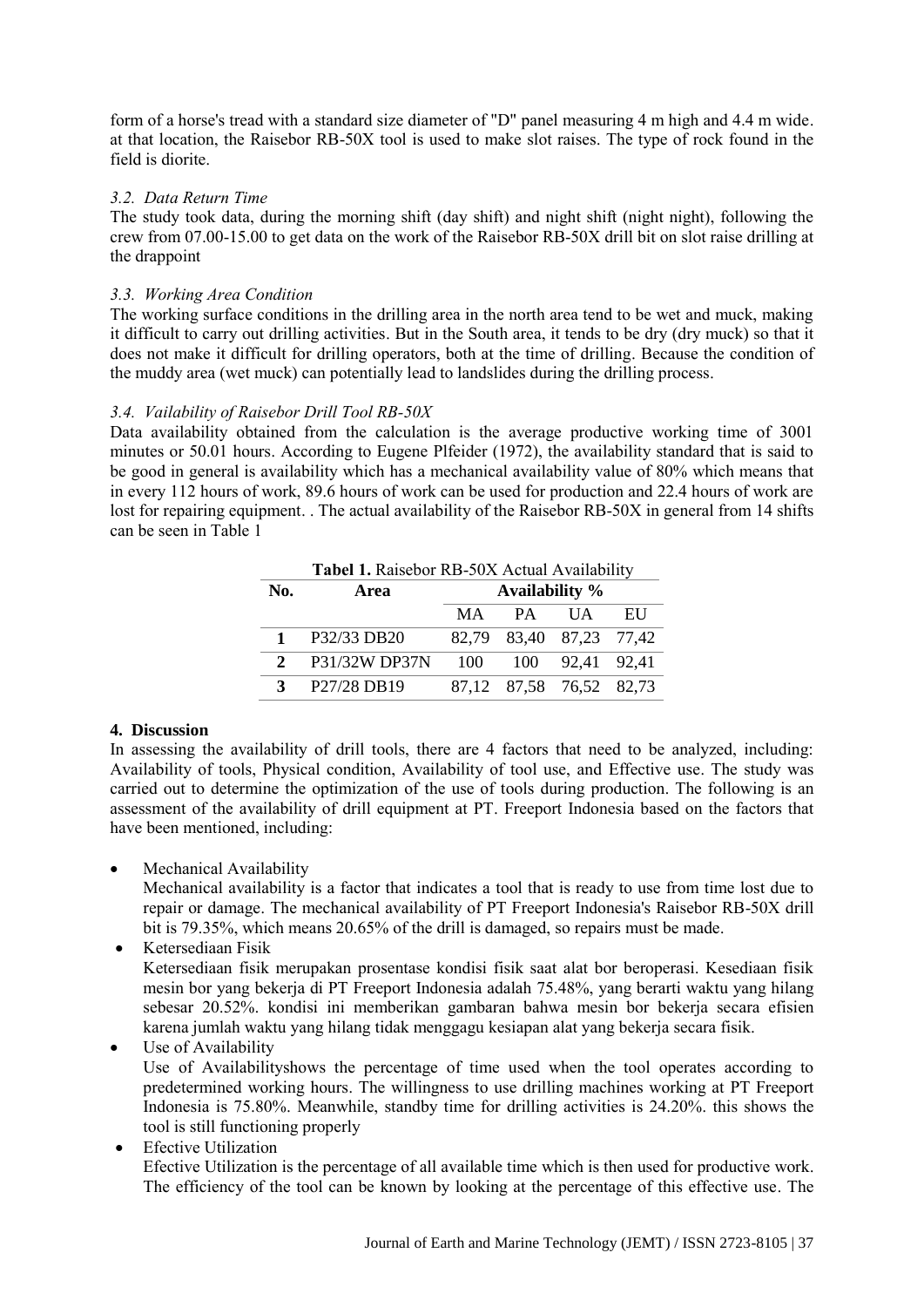average effective use of drilling machines working at PT Freeport Indonesia is 75.80%, this indicates the physical condition of the tool is in good condition.



**Figure 1.** Availability chart of the Raisebor RB-50X bor drill tool

## **Work Efficiency**

Drilling work efficiency is a factor that shows the percent of all time for 7 working days 12 shifts that can be used for productive work. From the calculation results obtained work efficiency value of.

| <b>Table 2. Work Efficiency</b> |                               |                                        |    |  |  |  |  |
|---------------------------------|-------------------------------|----------------------------------------|----|--|--|--|--|
| No.                             | Rig                           | Area                                   |    |  |  |  |  |
|                                 | Raisebor RB-50X P32/33W DP20N |                                        | 50 |  |  |  |  |
|                                 |                               | P <sub>28</sub> /29 DP <sub>19</sub> E |    |  |  |  |  |
|                                 |                               | P31/32W DP37N                          |    |  |  |  |  |

# **5. Conclusion**

Cycle time of the Raisebor RB-50X drill tool operating in the GBC underground mine of PT. Freeport Indonesia from setup to reaming is 5817 minutes or 96.95 hours or  $\overline{6}$  days. The average actual operating hour of the Raisebor RB-50X is 7 days or 14 shifts or 112 hours. With the drill rate obtained is 87.56% (Very good). There are several obstacles that interfere with the process of making this slot raise, among others, frequent loss of water supply and water mine which causes drilling to be stopped, work must be delayed because work access is blocked by other crews with different job descriptions at the time of demobilization of drills to the next site.

## **6. Acknowledgement**

The author would like to thank the Head of Mining Engineering and all staff at PT. Freeport Indonesia, which has given the author the opportunity so that this research can be carried out.

## **References:**

- [1] Agus Martinus Saroy, 2Dudi Nasrudin Usman, 3Sri Widayati. (2018). *Evaluasi Cycle Time Drill Raise Bore Drain Hole di Area Grasberg Block Caving GBC, Underground Mine PT Freeport Indonesia, Kabupaten Mimika Provinsi Papua*. Teknik Pertambangan Universitas Islam Bandung. Vol 4, No 2, Agustus 2018.
- [2] Putri Apriliani Safitri, Marsudi, M. Khalid Syafrianto. (2019). Drilling Machine Productivity Junjun Jd-] 800 in Making Blast Holes in Granodiorite Mine at Pt Total Optima Prakarsa, Peniraman Village, Sungai Pinyuh District, Mempawah Regency. Mining Engineering Tanjungpura University Pontianak. Vol 6, No 1 2019
- [3] Max Webb, Lloyd T. White. (2016).Age and nature of Triassic magmatism in the Netoni Intrusive Complex, West Papua, Indonesia. Journal of Asian Earth Sciences,Volume 132,Pages 58-74